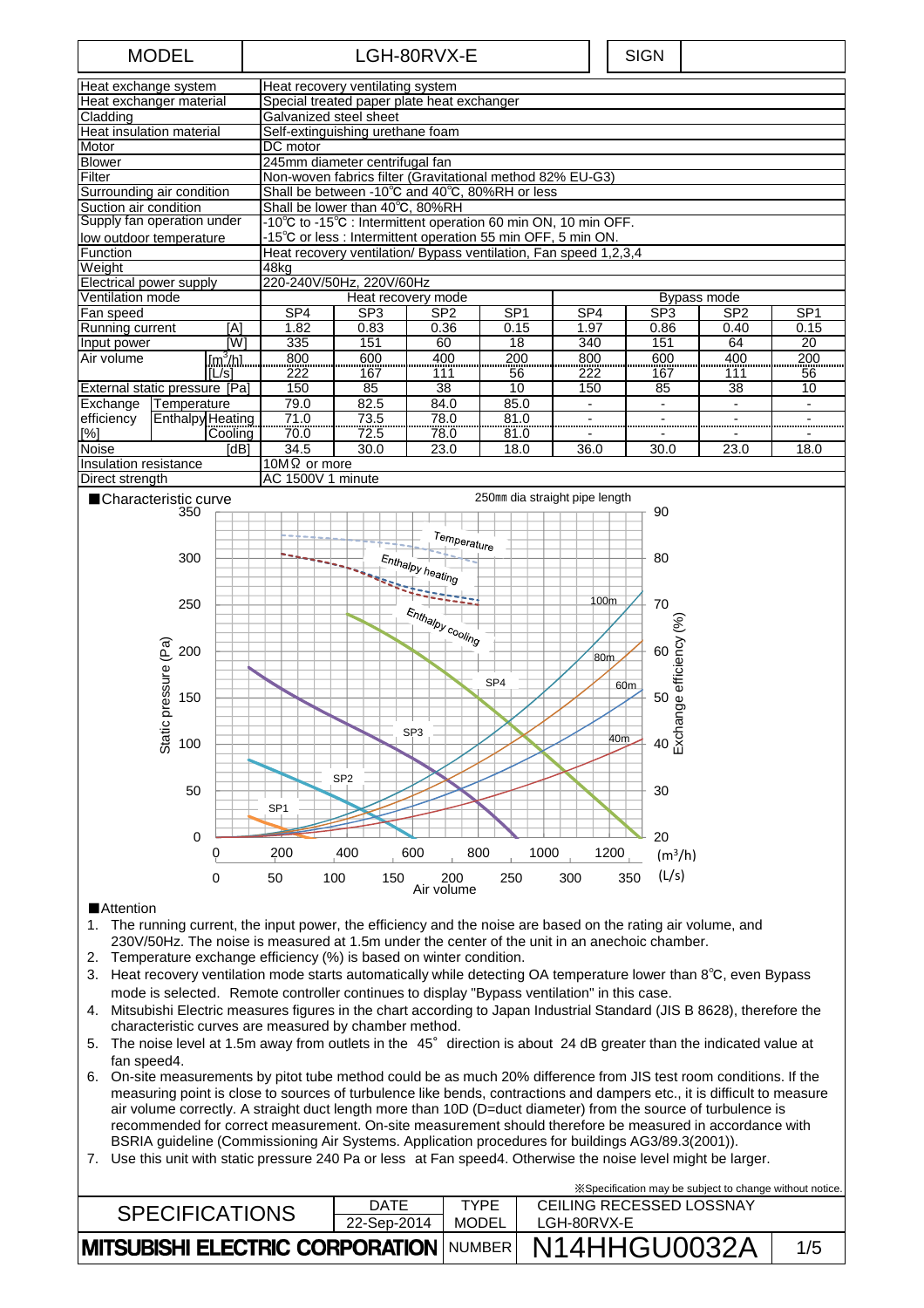

| <b>MITSUBISHI ELECTRIC CORPORATION   NUMBER  </b> |             |             | <b>N14HHGU0032A</b>                                      | 2/5 |
|---------------------------------------------------|-------------|-------------|----------------------------------------------------------|-----|
|                                                   | 22-Sep-2014 | MODEL       | LGH-80RVX-E                                              |     |
| <b>OUTLINE DRAWINGS</b>                           | DATE        | <b>TYPF</b> | CEILING RECESSED LOSSNAY                                 |     |
|                                                   |             |             | X Specification may be subject to change without notice. |     |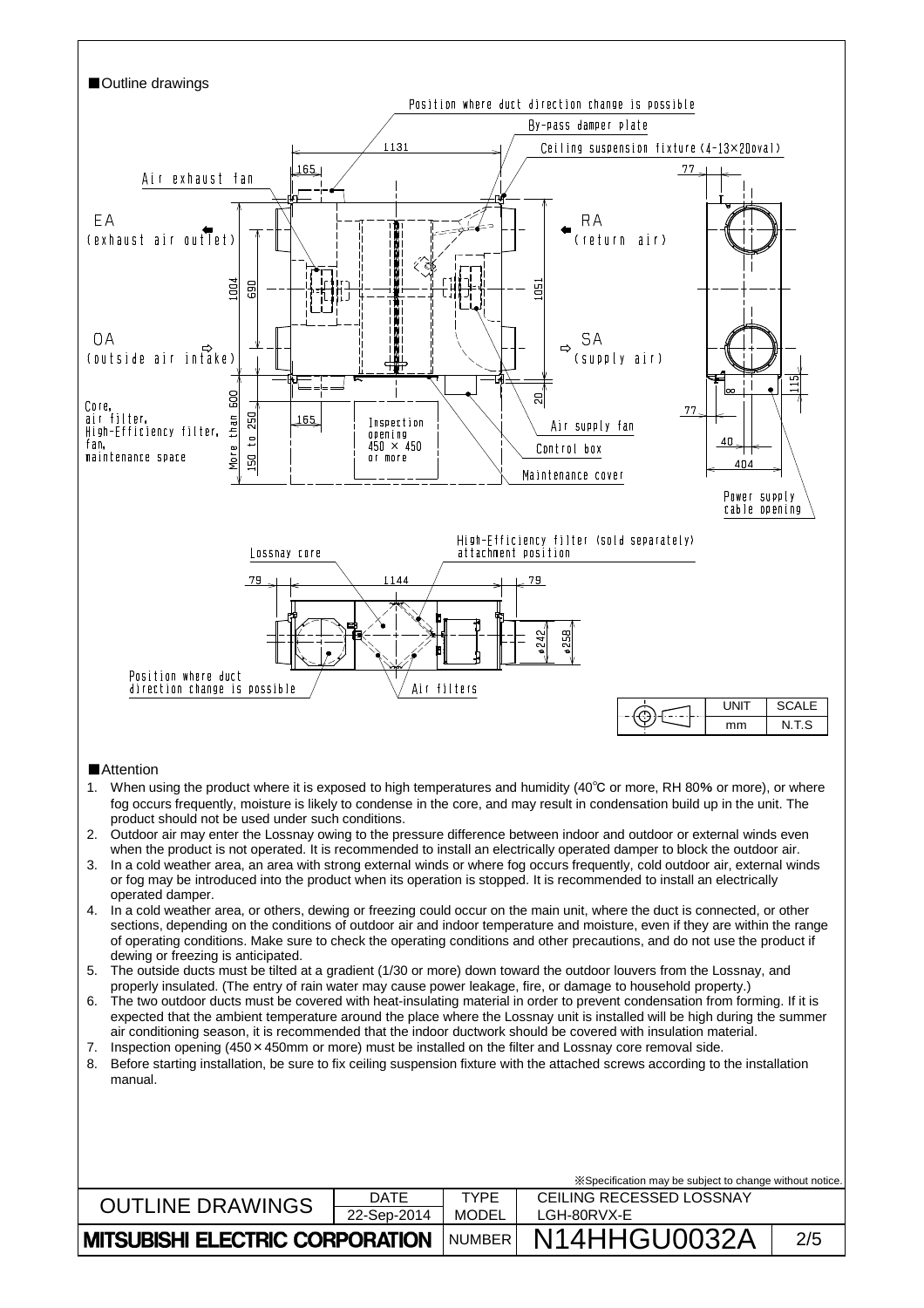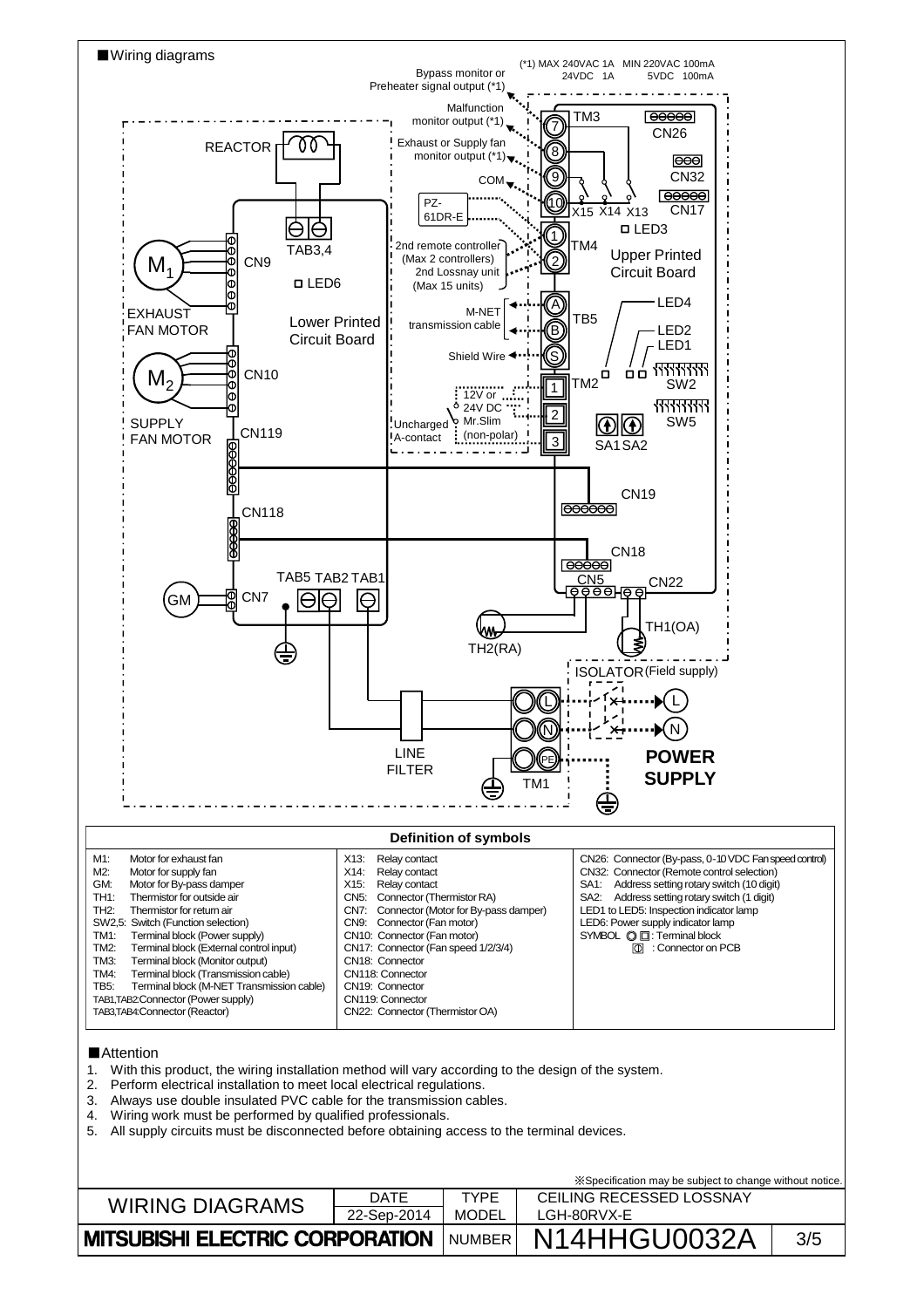# ■Lossnay model selection advices

- 1. Operating environment
- Install this product in an environment where the temperature ranges from -10℃ to +40℃ and the relative humidity is less than 80%RH. If condensation is expected to form, the fresh outside air should be treated.
- 2. Do not use under high temperature and humidity condition
- Condensation will occur and water will gather inside the Lossnay cores under high temperature and humidity condition, such as warm swimming pool, bathroom, greenhouse or foggy places.
- 3. Condition of outdoor, indoor and return air Avoid using Lossnay under air condition with acid, alkalis, organic solvent, oil mist, paint, or harmful gas as pesticide, corrosive gas, etc.
- 4. Insulation failure caused by salt or sulphur air and hot spring steam, rust, fire or malfunction may occur.
- Installing high quality filters inside outdoor air duct if the Lossnay operates in salt or sulphur air conditions.
- 5. Intake of mist or outdoor air during off-mode operation Outdoor air or mist may flow through the duct into your room when Lossnay is in off-mode in windy and foggy areas. To prevent intake of outdoor air or fog, a damper is advised to be installed.
- 6. Entry of insects

When using the product in an environment where there is a window, or opening near the outdoor hood, so that insects are likely to gather around the interior or exterior light, take note that small insects may intrude into the Lossnay filters. 7. By-pass ventilation

- In the case of "By-pass" ventilation, the supply air temperature slightly rises more than the outside air temperature because of the effect around the ducts or the unit motors.
- 8. Usage of M-NET. When solely using Lossnay units, power supply unit is required to connect to centralised controller. Number of power supply units or the transmission boosters should correspond with the connected Lossnay units.
- ■Caution for installation
- 1. Do not modify the unit as it may cause malfunction.
- 2. Do not install Lossnay unit vertically or on an incline. It may cause malfunction or decrease performance.
- 3. Leave sufficient space for maintenance purposes.
- 4. The location of the air inlet

| Take care in locating air inlet to prevent intake of dirty air or disgusting smell from exhaust gas of factory, air from rubbish |  |
|----------------------------------------------------------------------------------------------------------------------------------|--|
| disposal, etc.                                                                                                                   |  |

- 5. Take precautions when using the product in a quiet location.
- 6. Heat insulation foam for duct
	- Take care as below to prevent duct condensation.
	- ① The two outdoor ducts (OA and EA) must be covered with heat-insulating material in order to prevent condensation.

② If it is expected that the ambient temperature around the place where the Lossnay unit is installed will be high during the summer air conditioning season, it is recommended that the indoor ductwork should be covered with insulation material.

③ Outdoor air may come into the unit when not in operation the pressure difference between indoor and outdoor or the outdoor wind. In this case you should install a damper.

④ It is possible for condensation and freezing to occur in the cold regions inside the unit because of the outdoor air condition or humidity condition above ceiling. Make sure to install supplemental insulation foam.

⑤ In the case that air condition around Lossnay unit is high temperature in summer, it is recommended that there are heat insulation foam on indoor side duct to prevent heat recovery decreasing by warming indoor duct. In winter, it is possible to cool indoor side duct without heat insulation foam on indoor side duct.

- 7. Prevent entry of rainwater into Lossnay unit
- Install weather louver or "Weather cover" for OA inlet & EA outlet. This is to prevent rainwater entering the Lossnay unit. Ducts to outdoor (OA and EA) should decline by 1/30 or more.

8. Install the anchor bolts to ensure the product's weight or earthquake load. Correctly rated wire/chain may also be used.

- 9. Do not install this product in a place where it is exposed to ultraviolet light. UV may damage covering insulation.
- 10. Electrical Work

A single pole isolator must be installed at the origins of mains power supply.

- Use single flush box, to support remote controller.
- Must connect ground wiring.

When connecting external devices (electrically operated damper, lamp, monitoring unit, etc.) using output signals of the Lossnay unit, make sure to install safety equipment for the external devices. (It could cause fire, damage, etc. without safety equipment)

| X Specification may be subject to change without notice. |             |             |                          |     |  |  |
|----------------------------------------------------------|-------------|-------------|--------------------------|-----|--|--|
| <b>SAFTY NOTES</b>                                       | <b>DATE</b> | <b>TYPF</b> | CEILING RECESSED LOSSNAY |     |  |  |
|                                                          | 22-Sep-2014 | MODEL       | LGH-80RVX-E              |     |  |  |
| <b>MITSUBISHI ELECTRIC CORPORATION   NUMBER  </b>        |             |             | N14HHGU0032A             | 4/5 |  |  |